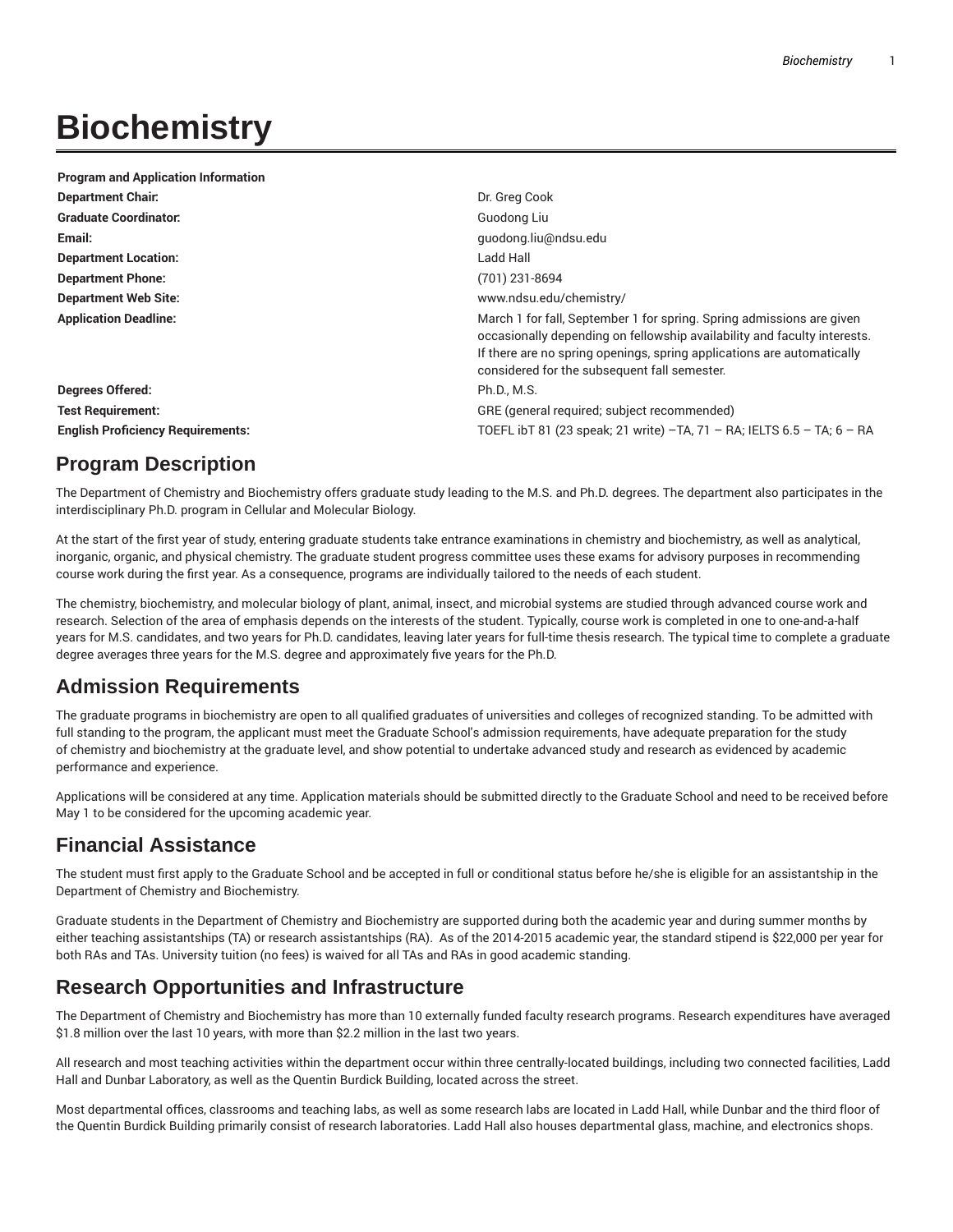Modern instrumentation is vital to research in the chemical sciences. The quality and quantity of instrumentation within the department has been greatly enhanced in the last few years through aggressive fundraising efforts and university matching support.

The department has recently upgraded its mass spectrometry capabilities to include a Bio-TOF III with accurate mass analysis, ESI and CI ionization; as well as an Esquire 3000 Plus - an Ion trap instrument with MS-MS and proteomics capabilities. A dedicated LC can be integrated with the both the instruments.

The Organic Spectroscopy Laboratory is primarily devoted to maintenance and operation of Nuclear Magnetic Resonance (NMR) spectrometers. The recently upgraded facility includes three modern high-field instruments: Varian 500, 400, and 300 MHz spectrometers. All have multinuclear, 2-D, and variable temperature capabilities, and the 400 MHz instrument has been recently upgraded for solids capabilities. This center also includes the departmental FTIR.

The Materials Characterization Laboratory houses the departmental crystallography facilties, including a Bruker single crystal CCD X-ray diffractometer with low temperature capabilities, a Philips MPD (Multi- Purpose Diffractometer), two Philips X-ray powder diffractometers, and a Kevex X-ray fluorescence unit. CHN Elemental analysis, thermogravimetric analysis (TGA), differential scanning calorimetry (DSC), and differential thermal analysis (DTA) are also available.

The Center for Protease Research - Core Biology Facility is a new facility housing equipment and technical personnel for performing bioassay, cell and tissue culture, and molecular biology experiments. For bioassays, the facility has a fluorimeter capable of top or bottom reading and the capability to handle both 96- and 384-well plates. For sample preparation, researchers can utilize cell and tissue culture capabilities such as flow hoods and culture chambers. In addition, RT-PCR and FPLC protein purification technology is available.

The chemistry library, located in Ladd Hall, provides graduate students and faculty with convenient 24-hour access to more than 200 journals and approximately 10,000 volumes. Literature searching via SciFinder is supported.

Prospective students are encouraged to visit the Department of Chemistry and Biochemistry website (http://www.ndsu.edu/chemistry) for the latest descriptions of research programs and instrumentation.

The Master of Science program requires the completion of a total of 30 graduate semester credits with an overall GPA of 3.0 or better. This total is comprised of both class work and research credit, but must consist of at least 16 semester credits from letter-graded course work. The Ph.D. program requires the completion of a total of 90 graduate semester credits with an overall GPA of 3.0 or better. This total is comprised of both class work and research credit, but must consist of at least 27 semester credits from letter-graded course work.

# **Master of Science**

| Code                                                           | <b>Title</b>                                                                                                            | <b>Credits</b> |
|----------------------------------------------------------------|-------------------------------------------------------------------------------------------------------------------------|----------------|
| <b>Required Courses</b>                                        |                                                                                                                         |                |
| <b>CHEM 720</b>                                                | Introduction to Chemical Research                                                                                       | $\overline{2}$ |
| <b>CHEM 790</b>                                                | Graduate Seminar (second year seminar)                                                                                  |                |
| or BIOC 790                                                    | Graduate Seminar                                                                                                        |                |
| <b>UNIV 720</b>                                                | Scientific Integrity                                                                                                    | 1              |
| <b>CHEM 790</b>                                                | Graduate Seminar (defense seminar)                                                                                      | $\mathbf{1}$   |
| or BIOC 790                                                    | <b>Graduate Seminar</b>                                                                                                 |                |
| Didactic Credits (601-689, 691; 700-789, 791; 800-889 and 891) |                                                                                                                         | $16*$          |
| <b>CHEM 798</b>                                                | Master's Thesis                                                                                                         | $6 - 10$       |
| or BIOC 798                                                    | Master's Thesis                                                                                                         |                |
| <b>Total Credits Required</b>                                  |                                                                                                                         | 30             |
|                                                                | As part of total semester credits, the following departmental courses are recommended for students based on discipline: |                |
| Analytical                                                     |                                                                                                                         |                |
| <b>CHEM 632</b>                                                | <b>Analytical Chemistry II</b>                                                                                          | 3              |
| <b>CHEM 730</b>                                                | Separations                                                                                                             | $\overline{2}$ |
| <b>CHEM 732</b>                                                | <b>Advanced Analytical Chemistry</b>                                                                                    | 4              |
| <b>CHEM 736</b>                                                | <b>Mass Spectrometry</b>                                                                                                | $\overline{2}$ |
| <b>Biochemistry and Molecular Biology</b>                      |                                                                                                                         |                |
| <b>BIOC 673</b>                                                | Methods of Biochemical Research                                                                                         | 3              |
| <b>BIOC 674</b>                                                | Methods of Recombinant DNA Technology                                                                                   | 3              |
| <b>BIOC 701</b>                                                | Comprehensive Biochemistry I                                                                                            | 4              |
| <b>BIOC 702</b>                                                | <b>Comprehensive Biochemistry II</b>                                                                                    | 4              |
| <b>Inorganic</b>                                               |                                                                                                                         |                |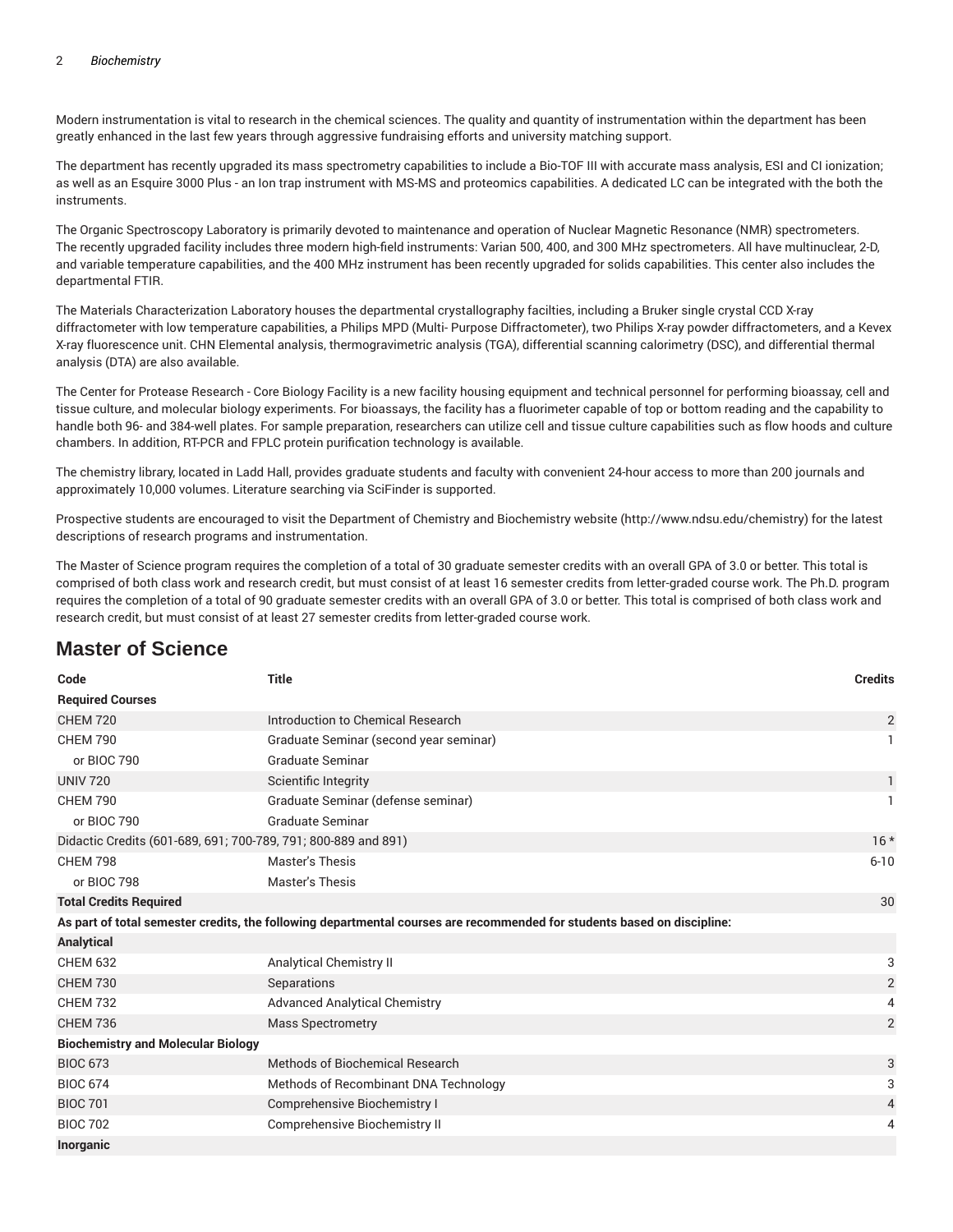| <b>CHEM 724</b> | <b>Chemical Applications of Group Theory</b>            |                |
|-----------------|---------------------------------------------------------|----------------|
| <b>CHEM 725</b> | Advanced Survey of Inorganic Chemistry                  | 3              |
| <b>CHEM 727</b> | Organometallic Chemistry                                | 3              |
| <b>CHEM 728</b> | Physical Methods for Chemical and Biomolecular Research | 2              |
| <b>CHEM 744</b> | Organic Spectroscopy                                    | 2              |
| Organic         |                                                         |                |
| <b>CHEM 741</b> | Physical Organic Chemistry I                            | 4              |
| <b>CHEM 742</b> | Physical Organic Chemistry II                           | $\overline{2}$ |
| <b>CHEM 744</b> | Organic Spectroscopy                                    | 2              |
| <b>CHEM 745</b> | Organic Synthesis                                       | $\overline{4}$ |
| <b>Physical</b> |                                                         |                |
| <b>BIOC 665</b> |                                                         |                |
| <b>CHEM 760</b> | <b>Statistical Thermodynamics</b>                       | 4              |
| <b>CHEM 763</b> | Kinetics                                                | 2              |
| <b>CHEM 764</b> | Dynamics                                                | 2              |

\* A minimum of 10 must be from courses numbered 701-789; 791 or 800-889; 891

Each student chooses a thesis adviser within six months of beginning graduate school. As this is one of the most important decisions made in graduate school, students are strongly urged to visit multiple faculty members to discuss research opportunities. In addition, faculty seminars during the fall semester are designed to acquaint new students with the available research programs.

By the end of the first academic year, each student selects an advisory and examination committee, which consists of the thesis adviser, two other faculty members in the chemistry department, and one faculty member from a department outside the Department of Chemistry and Biochemistry.

Admission to candidacy for the Ph.D. degree is accomplished by satisfying three requirements: 1) satisfactory performance in course work with a minimum 3.0 grade-point average, 2) satisfactory performance on a written comprehensive examination, taken by the end of the fourth semester, and 3) satisfactory defense of an original research proposal on a topic approved by the student's advisory committee. The defense of this proposal must occur at least eight months prior to the final oral examination.

Following completion of dissertation research, the candidate must complete a written dissertation and an oral presentation to the department and advisory committee.

#### **Christopher L. Colbert, Ph.D.**

Purdue University, 2000 Postdoctoral, Howard Hughes Medical Institute, 2000-2004 Research Interests: Structural Biology and Metalloprotein Biochemistry

#### **Heldur Hakk, Ph.D. (adjunct)**

North Dakota State University, 1997 Research Interests: Fate and Metabolism of Environmental Contaminants

**Stuart J. Haring, Ph.D.** University of Iowa, 2004 Postdoctoral, University of Iowa, 2004-2008 Research Interests: DNA Metabolism and Cell Cycle Regulation

**Erika Offerdahl, Ph.D.** University of Arizona, 2008 Research Interests: Biochemistry/STEM Education

**Sangita C. Sinha, Ph.D.** Purdue University, 2000 Postdoctoral, Howard Hughes Medical Institute, 2001-2005 Research Interests: Biochemistry and Structural Biology of Host-Pathogen Interaction

**D. K. Srivastava, Ph.D.** Banaras Hindu University, 1980 Research Interests: Mechanistic Enzymology

**John Wilkinson, Ph.D.**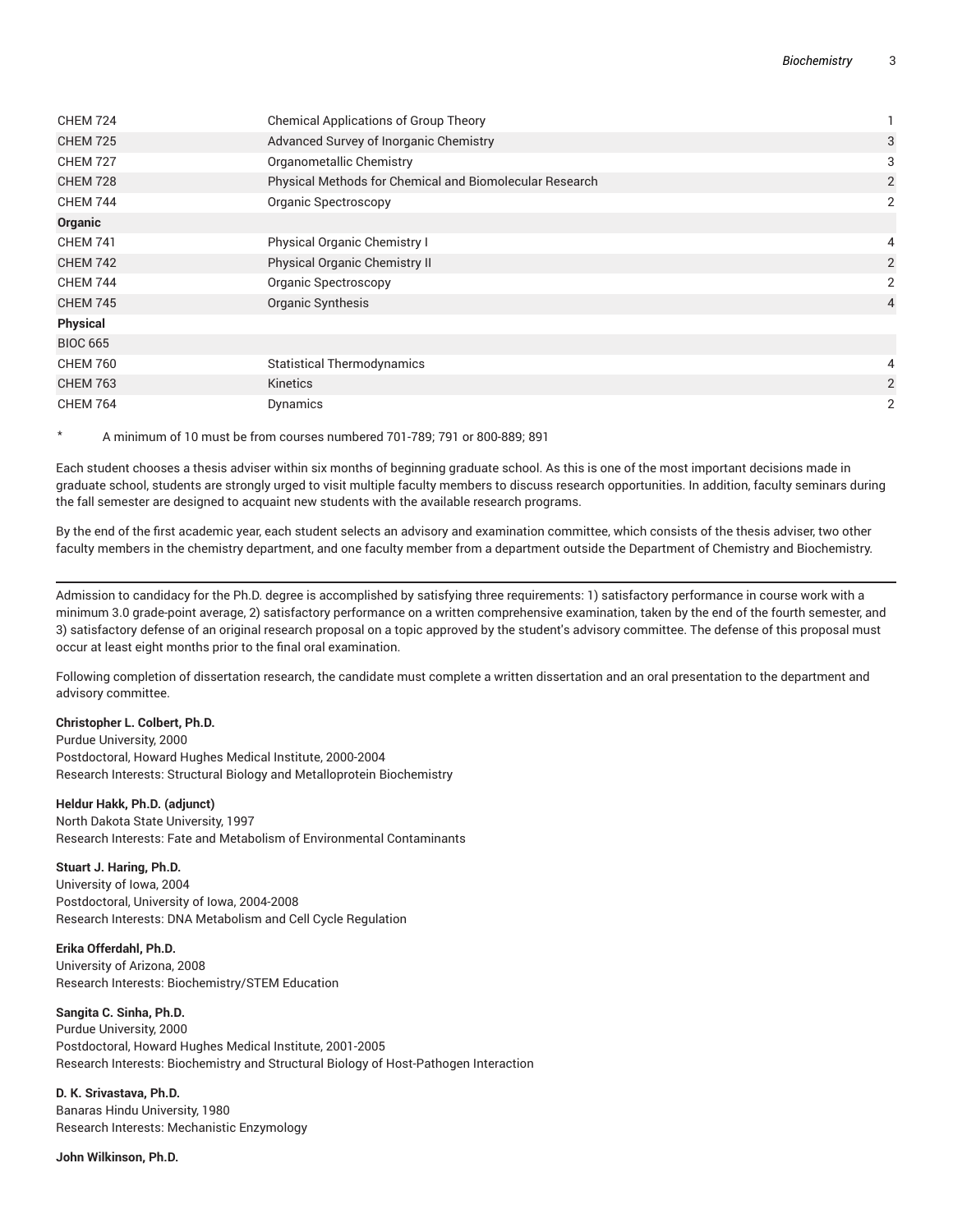Vanderbilt University, 2001 Postdoctoral, University of Michigan, 2001-2006 Research Interests: Metabolic Control of Cancer Progression

#### **Uwe Burghaus, Ph.D.**

Free University of Berlin, 1995 Postdoctoral, University of Genoa, Italy, 1995-1997 Research Area: Surface Physical Chemistry

#### **Gregory R. Cook, Ph.D.**

Michigan State University, 1993 Postdoctoral, Stanford University, 1994-1996 Research Area: Synthetic Organic Chemistry

#### **John F. Hershberger, Ph.D.**

Yale University, 1986 Postdoctoral, Columbia University, 1986-1989 Research Area: Experimental Physical Chemistry, Laser Kinetics

#### **Denley Jacobson, Ph.D.**

Purdue University, 1984 Postdoctoral, California Institute of Technology, 1984-1986 Research Area: Gas Phase Ion Chemistry

### **Svetlana Kilina, Ph.**D.

University of Washington, Seattle 2007 Los Alamos National Lab, 2007-2010 Research Area: Computational Chemistry

### **Guodong Liu, Ph.D**.

Hunan University, 2001 Postdoctoral, New Mexico State University, 2002-2004; Postdoctoral, Pacific Northwest National Laboratory, 2004-2006 Research Area: Nanotechnology and Biological Sensing

#### **James Nyachwaya, Ph.D.**

University of Minnesota, 2012 Research Area: Chemistry / STEM Education

### **Seth C. Rasmussen, Ph.D.**

Clemson University, 1994 Postdoctoral, University of Oregon, 1995-1999 Research Area: Inorganic/Organic Materials Chemistry, Chemical History

### **Kenton R. Rodgers, Ph.D.**

University of Iowa, 1988 Postdoctoral, Princeton University, 1989-1993 Research Area: Inorganic and Bioinorganic Chemistry

#### **Mukund P. Sibi, Ph.D.**

City University of New York, 1980 Postdoctoral, Dartmouth College, 1980-1982; University of Waterloo, 1982-1985 Research Area: Synthetic Organic Chemistry; Natural Products

### **Jayaraman Sivaguru, Ph.D.**

Tulane University, 2003 Postdoctoral, Columbia University, 2003-2006 Research Area: Photochemistry, Photocatalysis (Organic and Supramolecular), Asymmetric Lighted Induced Synthesis, Molecular Recognition, Supramolecular Photochemistry, Photo-Degradation of Bio-Based Polymers

#### **Wenfang Sun, Ph.D.**

Institute of Photographic Chemistry, Chinese Academy of Sciences, 1995 Postdoctoral, University of Alabama, Birmingham, 1997-1999 Research Area: Organic Materials Chemistry